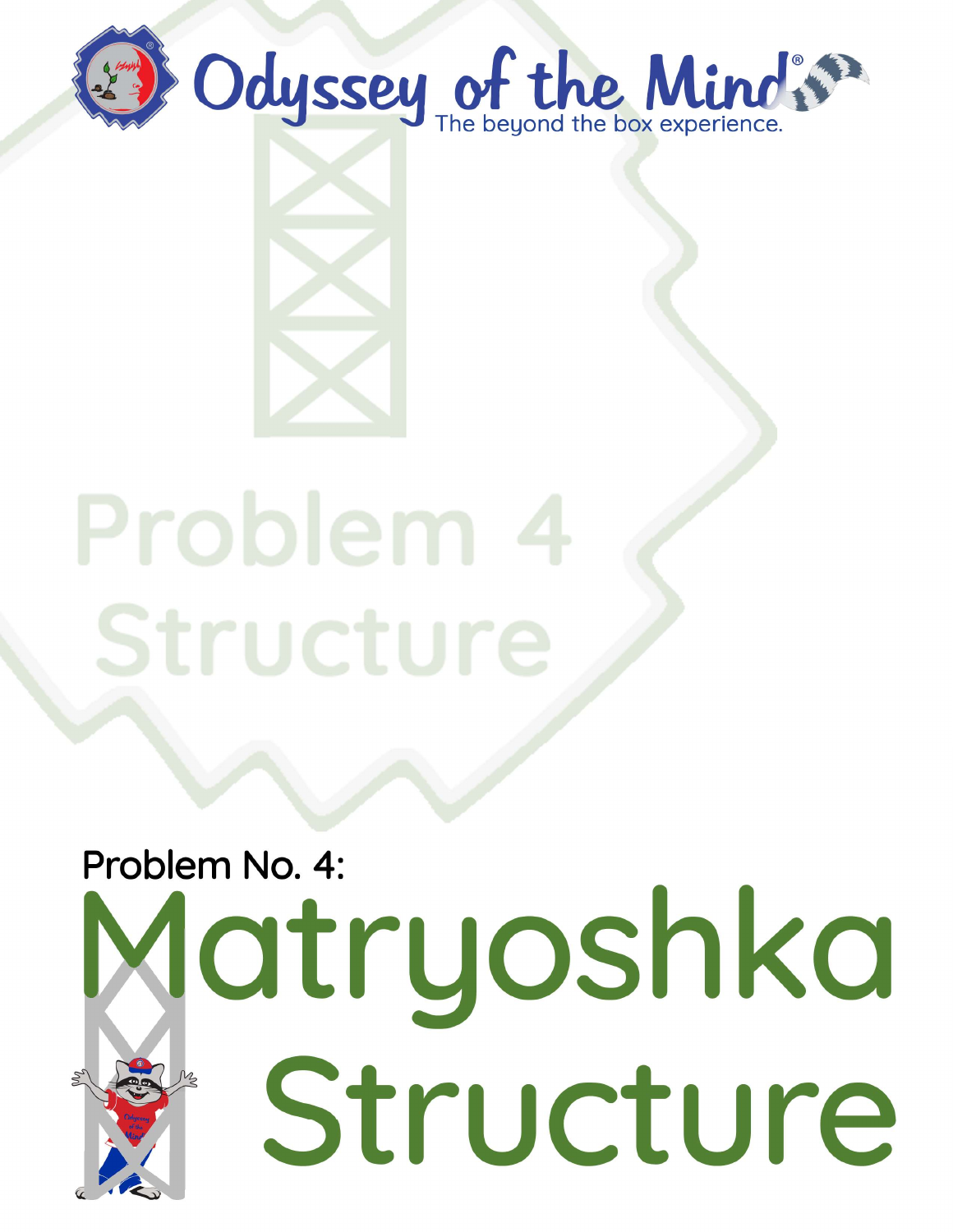# Matryoshka Structure

Problem No. 4: Divisions I, II, III & IV

# **A. The Problem**

It's always the more the merrier with nesting dolls, also known as Matryoshka! In this problem, teams will design and build a Matryoshka Structure made of only balsa wood and glue that holds as much weight as possible. The structure will hold additional structures nested one inside the other. The more structures that are nested, the higher the score! Before weight placement can begin, the nested structures will be removed one-by-one to reveal a tiny character nested inside the smallest structure. The performance will star the tiny character and have a theme about storage that includes placing weights and the structures.

The **creative emphases** of this problem are on the performance, the way the Matryoshka Structure is designed to hold nested structures and be disassembled and reassembled, the tiny character's portrayal by a team member, and how storage and weight-placement are presented in the performance.

The **Spirit of the Problem** is for the team to design, build, and test a Matryoshka Structure— a structure with smaller versions of it nested inside. The structures must only be made of balsa wood, glue if desired, and the outer structure will be tested by placing as much weight as possible onto it. Before weight-placement begins, the assembled structures are disassembled into two interconnected parts to remove the next structure from largest to smallest until a tiny character is released. The performance will imitate the structures being removed with a team member that represents the tiny character being revealed and coming to life. It will also include storage in the theme.

- **B. Limitations** *(Italicized words/terms are defined in the 2021-22 Odyssey of the Mind Program Guide or the Problem Glossary.)*
	- 1. **General Rules:** Read the *2021-22 Odyssey of the Mind Program Guide*. This manual is updated each year and includes important rules for solving the Odyssey of the Mind problems and forms required for competition. This problem cannot be solved without referring to the Program Rules section of the Program Guide.
	- 2. **Problem Clarifications:** The *Odyssey of the Mind Program Guide* explains the types of questions that will be clarified and how to submit them. Problem clarifications can be submitted and accessed at www.odysseyofthemind.com/clarifications. The deadline for submission is February 15, 2022. CCI may find it necessary to issue clarifications after that date, so continue to check for them after February 15 and before each competition.
	- 3. The **time limit** for this problem is 8 minutes. This starts when the Timekeeper says, "Team Begin," and includes setup, removing the structures and tiny character, Style, the presentation of the solution and testing the structure. Time ends when the team finishes or the Timekeeper says, "Time," whichever comes first.
	- 4. The **cost limit** for this problem is \$125 (U.S.). The combined value of all materials used during the presentation of the solution, including Style, cannot exceed this amount. The balsa wood used in the structure tested for weight held and the nested structures are exempt from cost. The Odyssey of the Mind Program Guide explains the cost limit and lists items that are exempt from cost.
	- 5. The team's solution will be presented in an original performance that includes:
		- a. a Matryoshka Structure made of only balsa wood. Glue may be used to hold the pieces of balsa wood together.
		- b. additional structures *nested* inside the Matryoshka structure and each other.
		- c. a tiny character nested inside the smallest structure.
		- d. a team member that portrays the tiny character.
		- e. a theme that includes storage.
		- f. five Style elements including two that are chosen by the team listed in F. Style.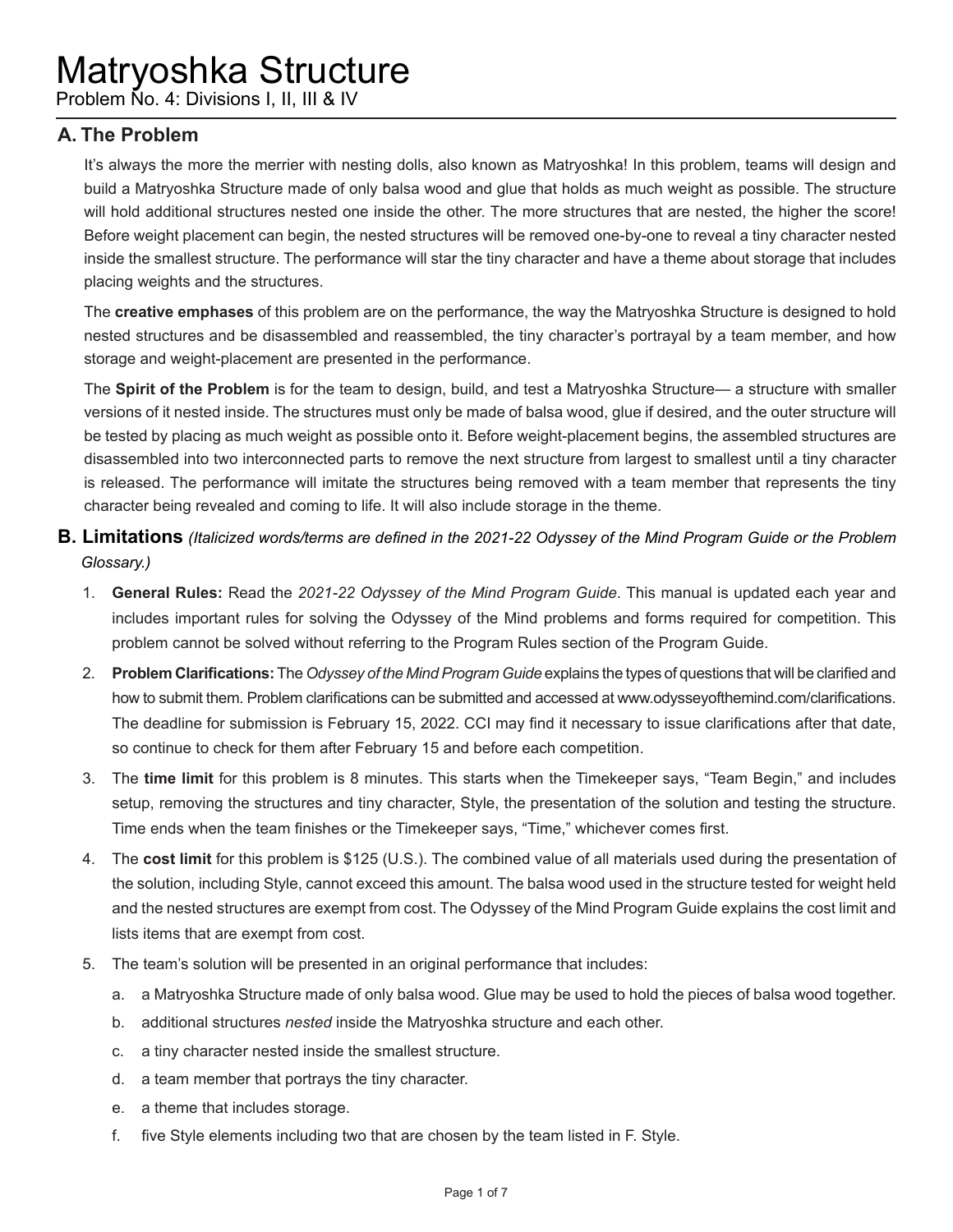#### 6. The **Matryoshka Structure:**

- a. and nested structures must be made of only balsa wood and glue, if desired, that is used to connect the balsa wood.
- b. must weigh no more than 15 grams including glue for Divisions II, III, & IV and no more than 18 grams for Division I. This does not include the nested structures and the tiny character.
- c. will hold the smaller versions nested inside itself. Only this outer "Matryoshka Structure" will be tested for weight-held.
- d. must be a minimum of 8" (20.32cm) in height when resting on the Tester base and supporting the Crusher Board (see Fig. B) and another weight. Extension pieces used to meet minimum height limitations but not to support weight, as determined by the judges, are not allowed.
- e. must be a single assembled structure that is designed and built by team members without any outside influence (see B21).
- f. may be built using other items and/or devices; however, these must be removed before the structure goes through the Weigh-In process (see C2-4).
- g. must have an open area running the entire height that will accept a column that is 2" (5.1cm) in diameter when being used for testing. Therefore, when being tested, the opening in the structure must be greater than 2" (5.1cm). This opening will be measured at Weigh-In. The safety pipe must pass through the opening of the structure during weight placement (see Fig. A.).
- h. must contain all the nested items and the tiny character before time begins. It will move as one when assembled and nested and must remain nested when it is turned sideways and upside down.
- i. must be disassembled after time begins into two parts to remove the nested contents and then put back together for testing.

#### 7. The **balsa wood used in the structures**:

- a. must come from only commercially produced strips of balsa wood. No other type of balsa wood or any variation of balsa wood may be used. Balsa wood may be purchased through www.odysseyofthemind.com/shop — any balsa purchased from here during the current program year will be considered as being within the limitations. Teams must provide an invoice from CCI that shows the purchase information including the date of the transaction. Balsa used in the structure does not count towards the cost limit. If balsa is used as any other part of the presentation, that balsa counts toward the overall cost.
- b. must come from strips with a cross section of 1/8" x 1/8" (0.32cm x 0.32cm) that are at least 36" (0.91m) long when the team receives it. It is not allowed to be cut by the team into strips from oversized wood (greater than 1/8" in width or depth) to meet the 1/8" (0.32cm) cross section limitation.
- c. must have a 1/8" x 1/8" deep (0.32cm x 0.32cm) cross section for most of its length. Some commercial cuts vary, so the allowed cross section dimensions enforced will be 0.115" to 0.135" (0.29cm to 0.34cm). Any piece that does not have a cross section within 0.115" to 0.135" (0.29cm to 0.34cm) will be considered a prohibited piece. Teams are allowed to sand or carve pieces of wood in small areas to form joints as long as the cross section for the rest of its length beyond the joints is within this range.
- d. is not allowed to be hand-picked by anyone other than team members. Team members may request wood to be from a commercially available grade, but no one else may sort and pick specific pieces.
- e. must be cut by the team. The only exceptions are the perpendicular end cuts of the original strip as defined in B7a & b.
- f. must be used "as is." The wood is not allowed to be strengthened in any way. Use of water or hot and/or cold air are not considered strength-enhancing.

**Figure A: Top View of the Opening**

Page 2 of 7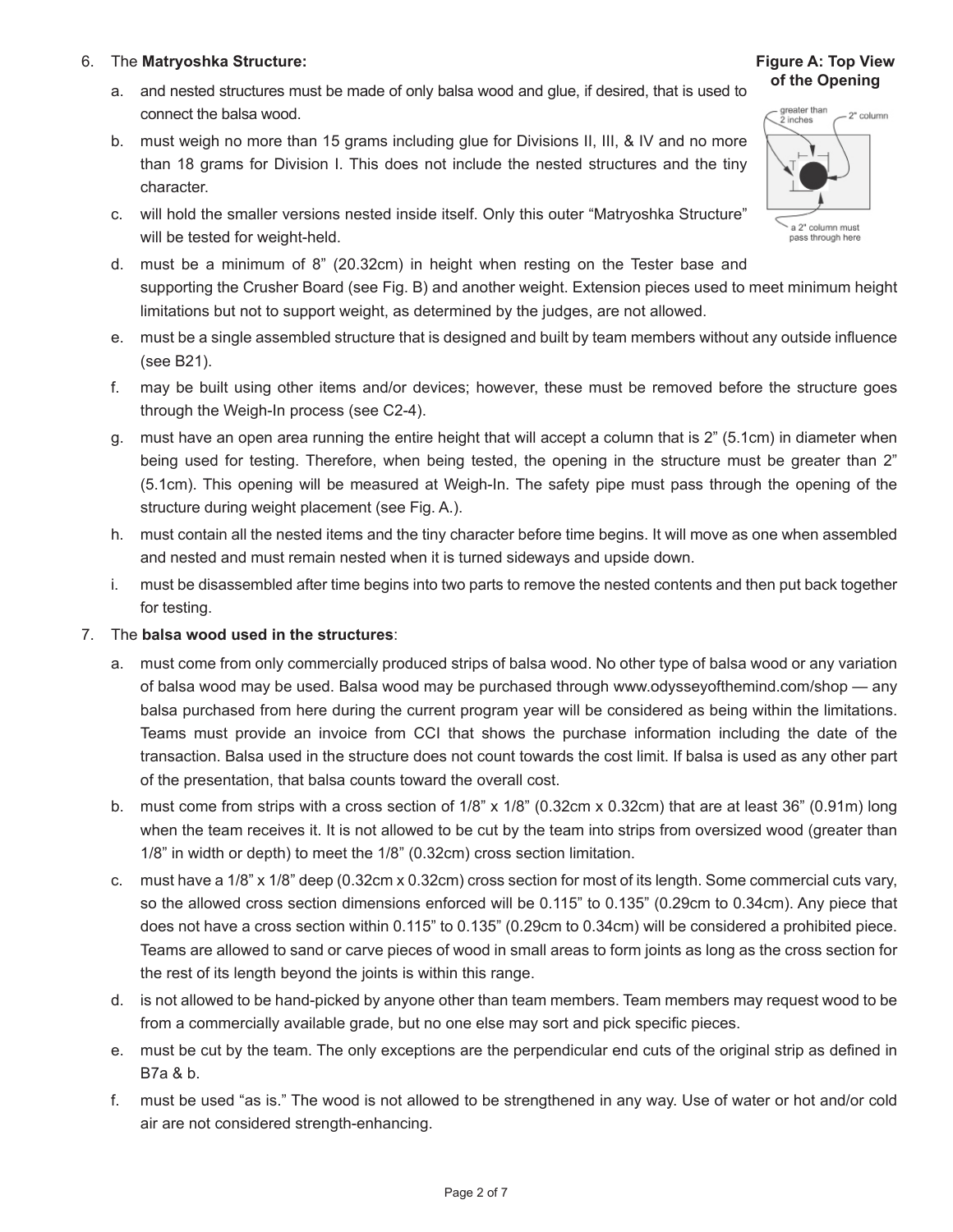#### 8. **If glue is used in the structures:**

- a. must be a commercial brand that has the word "glue," "epoxy," "cement," or "adhesive" printed by the manufacturer on its label (container and/ or packaging). More than one type of glue may be used. The container, packaging, or purchase (height of the safety invoice from any glue used in the structure must be brought to Weigh-In to ensure there is no penalty for a substance other than glue being used.
- b. must be used as purchased. That is, nothing may be added to it, and it is not allowed to be mixed with anything unless the manufacturer specifies that the ingredients, sold together, combine to form the glue. Accelerants are not allowed to be used.



- c. must only be used to adhere pieces of balsa wood together to form two single, interconnected parts.
- 9. Judgements dealing with measurements, weight, wood, the "open area" (see Fig. A) and artificial strengthening will take place at the Weigh-In Site before competing. Judges not associated with Weigh-In may bring certain matters to the attention of the Weigh-In Judges. Penalties may be given before and/or after a team has competed.

#### 10. The **structures nested inside the Matryoshka Structure**:

- a. must be completely inside the structure to be considered *nested*. That is, a nested structure is not allowed to break the exterior plane of the structure it is nested within. For example, when a team member picks up the Matryoshka Structure and moves it to a different location while remaining in an upright position, all nested items (structures and character) will remain inside of the structure nesting it and move to the same location.
- b. must be made of only balsa wood and glue. All rules from B7 & B8 apply to the nested structures.
- c. will receive score for how much they look like smaller versions of the Matryoshka structure.
- d. will be scored as follows: 1 nested  $= 5$  pts, 2 nested  $= 10$  pts, 3 nested  $= 20$  pts
- e. if there are no nested structures the team will receive a score of zero for D5a and Penalty E12.
- f. must also be able to be disassembled
- 11. **Unnesting the structures and tiny character** will take place one at a time, from largest to smallest, before weight placement can begin and will be done by the team this way:
	- a. Disassemble the Matryoshka Structure into two parts.
	- b. Remove the structure inside. All other nested items must be inside the structure that is removed. The Matryoshka structure may be placed on the tester as the next steps continue.
	- c. Disassemble the structure that was removed into two parts and continue for all nested structures.
	- d. When the Tiny Character is removed from the last structure weight placement can begin.

#### 12. The **tiny character nested inside the smallest structure**:

- a. must be the last item removed from the nested structures.
- b. does not have to be made of balsa wood.
- c. will be portrayed by a team member in the performance. As the tiny character is removed from the structure, the team member portraying the tiny character will also be revealed in the performance.

#### 13. The **performance**:

- a. will mimic the nested structures being removed and the tiny character being revealed.
- b. can have a theme about anything the team wishes, but it must include storage, the structures being revealed, and the tiny character.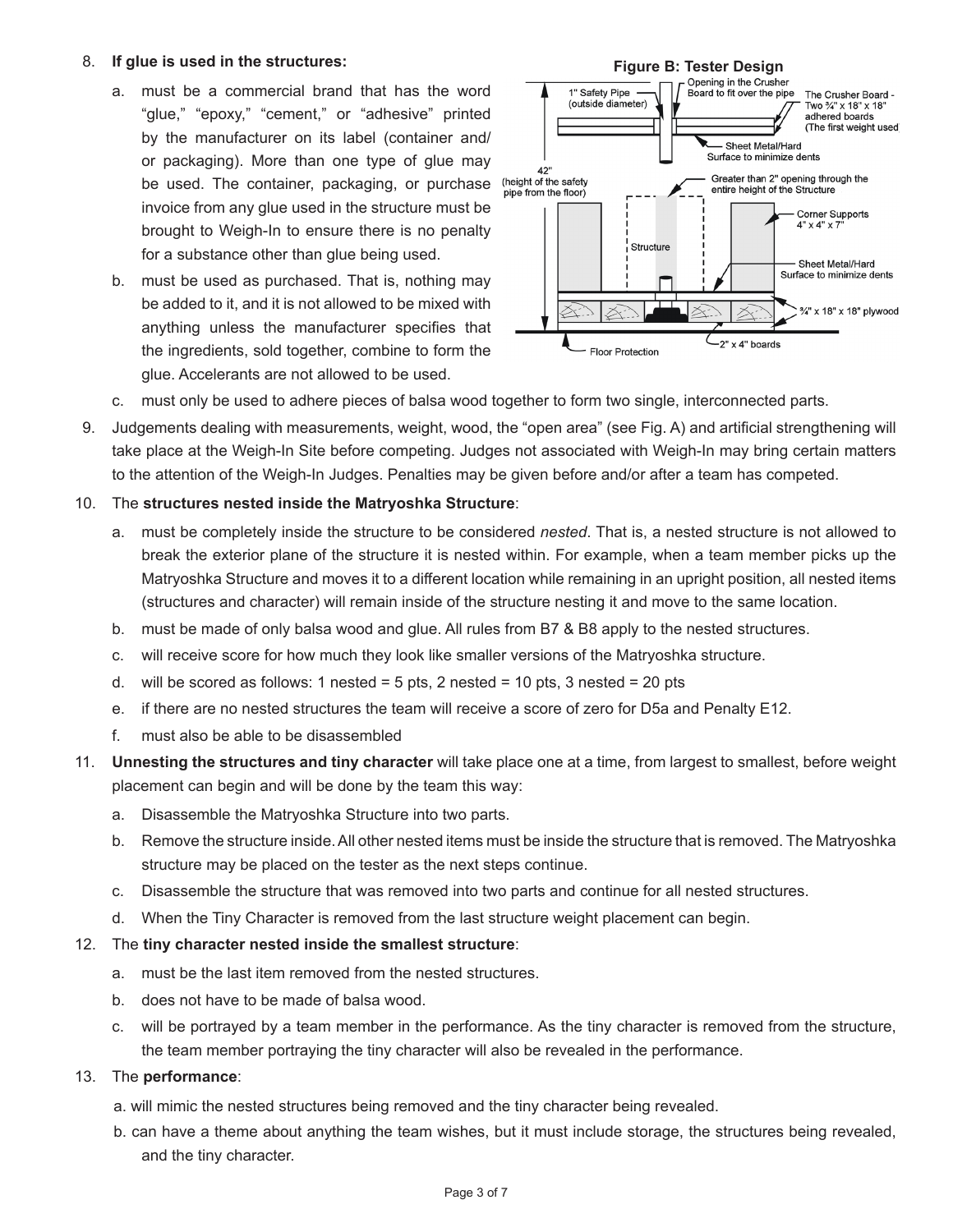- 14. Team members must place weights one at a time onto the structure. The first weight must be the Crusher Board supplied by the Tournament Director. This will count towards weight held.
- 15. Team members are required to safely select, lift, carry, and place weights onto the structure. Division I and Division II teams are not required, but are allowed, to have adult assistance in placing weights as follows:
	- a. Adults are not allowed to help any team in any division select weights for placement.
	- b. Division I and II teams will determine if they will use limited adult assistance\*. They may use adult assistance at any time during weight-placement from when the weight has been selected by the team until it is resting in place on the weight stack.
	- c. Division I teams may have an adult assist at least one team member in placing weights heavier than 20 lbs.
	- d. Division II teams may have an adult assist at least one team member in placing weights heavier than 40 lbs.
	- e. The adult is only allowed to help. If the judges determine an adult is selecting a weight, or is doing more than assisting one or more team members, they will instruct the team to remove the weight and place it back onto the unused weights before continuing weight placement. If the weight would not fall to the floor if the team member were to let go, the adult is breaking the rules. There are no other constraints on adult assistance.

### *\*only one adult (18 years or older) is allowed to be on the competition site and assist the team at any time. The adult is allowed to help one or more team members lift, carry, and/or place weights onto the stack (per limitations). The adult is allowed to assist in placing the weights whether or not they helped carry the weight to the Tester.*

- 16. Team members must wear safety goggles, eyeglasses with plastic lenses, or other protective eyewear (approved by the judges) if they are within the Safety Area with their head below the level of the Crusher Board while the structure is supporting weight. This applies to everyone in the Safety Area (see E10).
- 17. A weight must be held on the stack for at least 3 seconds to count in the total weight-held score.
- 18. If the weight stack reaches the top of the safety pipe, it is the team's responsibility to add an extension pipe to the safety pipe (if provided by the Tournament Director).
- 19. The team should present the Staging Area with four copies of the Team List Form found in the forms section at www.odysseyofthemind.com/members or four copies of a list on one side of one or two sheets of 8  $\frac{1}{2}$ " x 11" or A4 paper. This list can be hand-printed or computer-generated. It is for reference only. The list must include:
	- a. the team's membership name and number, the problem and division.
	- b. the number of structures nested inside the Matryoshka Structure for score.
	- c. a brief description of the tiny character and how the team member that portrays it will be revealed in the performance.
	- d. the signal the team will use to indicate it has finished its performance (weight-placement can continue if time allows).
- 20. The team must use only the weights and tester supplied by the tournament director. These can only be used in the normal process of placing weights; for example the weights cannot be used for style, the tester cannot be decorated, etc.
- 21. A reminder about Outside Assistance: All Outside Assistance rules apply. Team members are responsible for making an original design and building an original structure. Photographing or otherwise referencing other teams' solutions is Outside Assistance.

# **C. Site, Setup and Competition**

- 1. A stage or floor area a minimum of 14' x 14' (4.3m x 4.3m) will be used, but a larger area is desirable. This will not be marked. Teams must be prepared to perform in a 14' x 14' (4.3m x 4.3m) area. If space permits, the team may perform and/or place equipment, props, etc. outside the area. If a drop-off exists beyond the dimensions, a caution line may be taped 30" (76.2cm) from the edge of the drop-off. This will serve as a warning, not a boundary.
- 2. Each competition might have specific times to report to Weigh-In, but generally teams report to the Weigh-In Site with its Matryoshka Structure, nested structures, tiny character, and glue, if used, to have it checked for specifications at least 40 minutes before its scheduled performance time. The structure being tested should be brought to weighin without the nested structures and tiny character inside so it can be weighed. The nested structures will also be checked for appearance, and then the team can nest the structures and the tiny character to be ready for the performance to begin.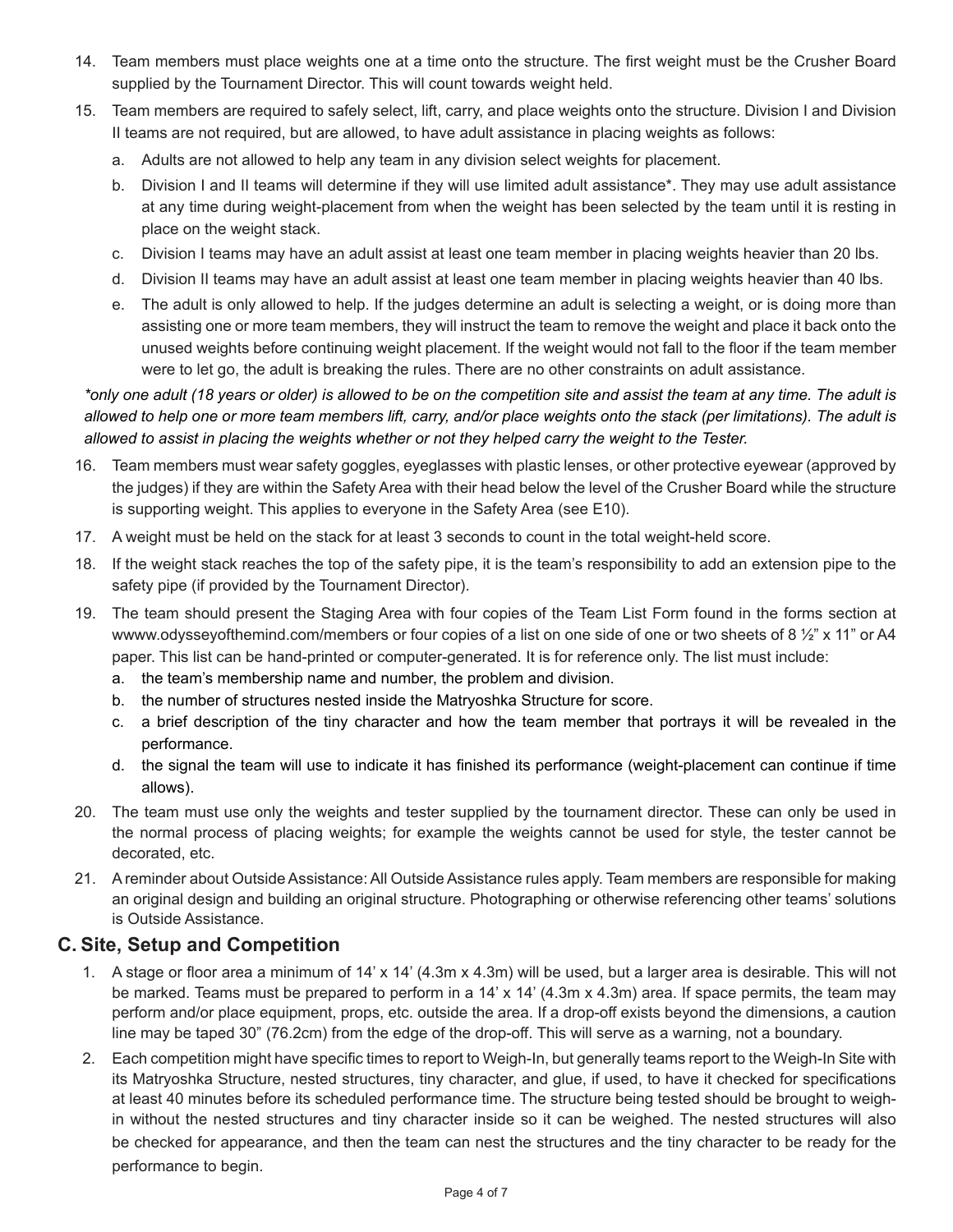- 3. If the Matryoshka Structure or any nested structures do not meet specifications, Weigh-In judges will try to give the team an opportunity to bring it into specification or submit a different structure before the team's competition time. In most cases, corrections should be completed no less than 20 minutes before competition time. There is no penalty if the structure is brought into specification before completing the Weigh-In process.
- 4. The assembled Matryoshka Structure, with all contents removed, will be weighed and measured. The team will then nest all the structures and tiny character into the Matryoshka Structure. A judge will provide the team with a bag, or the team can use its own container if it is approved by the Weigh-In officials to store the Matryoshka Structure. The team will place the structure into the bag/container and the judge will attach a Weigh-In Checklist to it. The structure will remain at the Weigh-In Site until the team picks it up for competition. The team must return to pick up its structure no later than 25 minutes before its scheduled competition time.
- 5. Team members must report to the competition site with everything they will use in their solution at least 20 minutes before they are scheduled to compete. The team is not allowed to remove the Weigh-In Checklist until directed to do so by the Staging Area Judge. If the Weigh-In Checklist has been removed, the bag or container tampered with, or the structure removed, the team may have to repeat the Weigh-In process. Depending on the situation, the team could receive a Spirit of the Problem penalty.
- 6. The team should inform the Staging Area judge if it expects to continue its performance after the structure breaks. Should the team finish its performance before the structure breaks and has given the signal to end the performance, the team will be allowed to continue placing weights until any one of the criteria from C10 or C13 occurs.
- 7. Teams should bring cleaning utensils to clean up any mess. Should a team take an unreasonable amount of time to clean the site, or leave a mess, the judges will assess an Unsportsmanlike Conduct penalty. Others not on the team's roster may help the team clear the site and remove the team's props. The competition area must be left clean and dry for the next competing team.
- 8. A three-prong electrical outlet will be available at the performance area. Teams must bring their own extension cords and adapters, if needed.
- 9. If possible, the Tester will be on a solid, level floor. The Tester will be positioned in the center of a Safety Area, a 60" x 60" (1.5m x 1.5m) taped square, which will serve as a guide so team members are aware of their proximity to the Tester and as a reminder of where they must wear safety glasses. The team is not allowed to move the Tester.
- 10. The team has 8 minutes to test its structure and present its performance. The team must stop all activity when the judge calls "time." Or, the team may give a signal indicating the performance portion is over.
- 11. The nested structures and Tiny Character must be unnested before weight-placement can begin. Time will continue.
- 12. The team is allowed to touch and adjust the structure while placing the Crusher Board on it and while placing the first weight onto the Crusher Board. They are not allowed to touch the structure once the team begins to place weights onto the Crusher Board. If the team wishes to adjust the structure, they must remove all weights. They are allowed to remove the Crusher Board, but it is not required. Team members may then touch the structure before resuming weight placement.
- 13. If any of the following occur, all weight-placement will end when:
	- a. the Crusher Board or any part of the structure touches any corner post.
	- b. any part of the structure touches anything other than the surface of the Tester base and the bottom of the Crusher Board.
	- c. the top weight rests against the safety pipe and the judges determine that the pipe is helping to support the weight stack. If time remains, the team will be given the opportunity to adjust that weight and continue weight placement.
	- d. a weight extends beyond the height of the full length of the safety pipe, including extension pipes, if provided by the tournament director.
	- e. the team indicates it wishes weight placement to stop.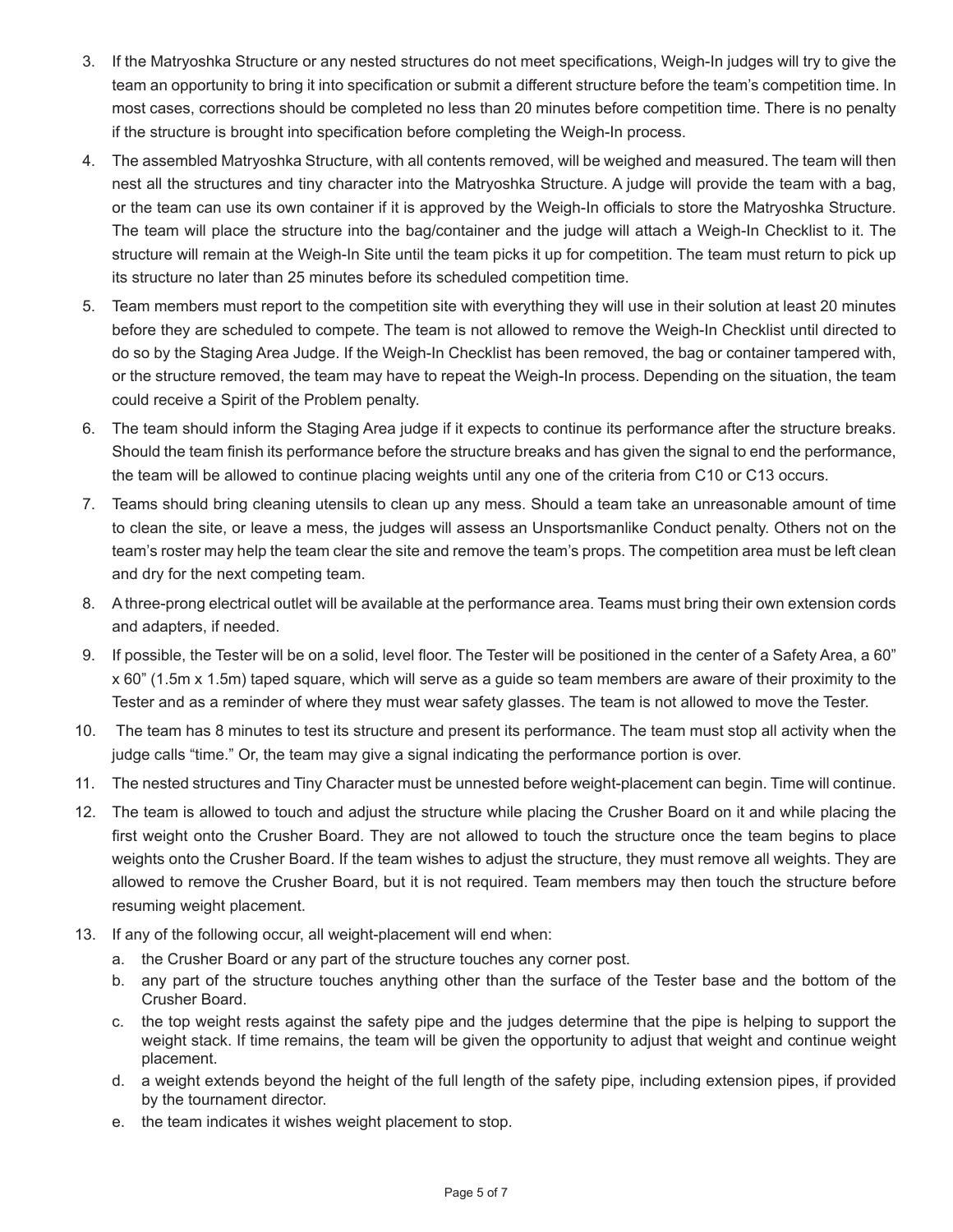# **D. Scoring**

| 2.                  |                                                                                                                                                                                            |  |  |  |
|---------------------|--------------------------------------------------------------------------------------------------------------------------------------------------------------------------------------------|--|--|--|
| 3.                  |                                                                                                                                                                                            |  |  |  |
|                     | In each division, the team with the highest weight-held score will receive 100 points. All other structures will receive<br>a corresponding score based on the percentage of weight held.) |  |  |  |
| 4.                  |                                                                                                                                                                                            |  |  |  |
|                     | a.<br>$b_{1}$                                                                                                                                                                              |  |  |  |
| 5.                  |                                                                                                                                                                                            |  |  |  |
|                     | a.                                                                                                                                                                                         |  |  |  |
|                     | b.                                                                                                                                                                                         |  |  |  |
| 6.                  |                                                                                                                                                                                            |  |  |  |
| 7.                  |                                                                                                                                                                                            |  |  |  |
|                     |                                                                                                                                                                                            |  |  |  |
|                     | b.                                                                                                                                                                                         |  |  |  |
| 8.                  |                                                                                                                                                                                            |  |  |  |
|                     | a.                                                                                                                                                                                         |  |  |  |
|                     | b.<br>Maximum possible: 200 points                                                                                                                                                         |  |  |  |
| <b>E. Penalties</b> |                                                                                                                                                                                            |  |  |  |
| 1.                  |                                                                                                                                                                                            |  |  |  |

| 2. |                                                                                                                                                                                                                                                                                                                                                                                           |  |
|----|-------------------------------------------------------------------------------------------------------------------------------------------------------------------------------------------------------------------------------------------------------------------------------------------------------------------------------------------------------------------------------------------|--|
| 3. |                                                                                                                                                                                                                                                                                                                                                                                           |  |
| 4. |                                                                                                                                                                                                                                                                                                                                                                                           |  |
| 5. | Having someone other than team members cut pieces of wood,                                                                                                                                                                                                                                                                                                                                |  |
|    |                                                                                                                                                                                                                                                                                                                                                                                           |  |
| 6. |                                                                                                                                                                                                                                                                                                                                                                                           |  |
| 7. |                                                                                                                                                                                                                                                                                                                                                                                           |  |
| 8. | Structure does not meet specifications and is not corrected before completing Weigh-In*:                                                                                                                                                                                                                                                                                                  |  |
|    | Overweight structure (Weight will be determined by the official gram scale for each competition.): Any structure<br>a.<br>weighing more than 15 grams (18 grams for Div. I) will receive -5 points for every 0.1 gram overweight up to 2<br>grams. Two or more grams overweight will receive zero score for weight-held. The penalty must not exceed the<br>calculated weight-held score. |  |
|    | b.                                                                                                                                                                                                                                                                                                                                                                                        |  |
|    | (Not assessed if it is an irregularity of that piece and the rest is within limitations)                                                                                                                                                                                                                                                                                                  |  |
|    | Undersized Structure:<br>$C_{r}$                                                                                                                                                                                                                                                                                                                                                          |  |
|    |                                                                                                                                                                                                                                                                                                                                                                                           |  |
|    |                                                                                                                                                                                                                                                                                                                                                                                           |  |
| 9. | Open area does not accept the 2" (5.1cm) diameter column                                                                                                                                                                                                                                                                                                                                  |  |
|    |                                                                                                                                                                                                                                                                                                                                                                                           |  |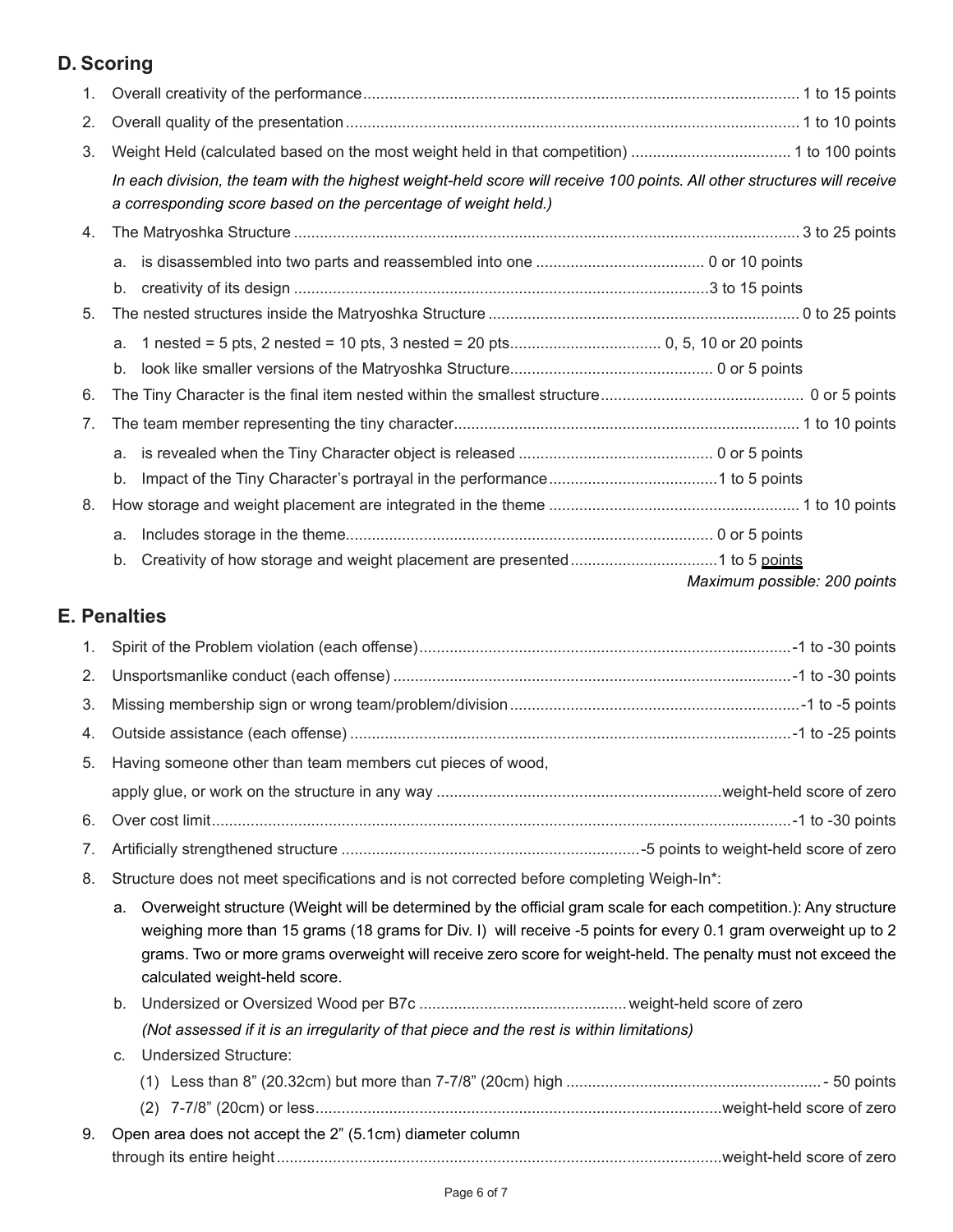- 10. If any team member is not wearing safety glasses while inside the Safety Area with their head below the Crusher Board, the team must stop weight placement until that team member puts on safety glasses. Time will continue.
- 11. If an adult selects a weight or places it without direction and help from a team member, that weight does not count toward weight-held score. The weight must be removed. It may be placed again properly for score. A judge will warn the team and the adult. If this continues after two warnings, a 10-point Outside Assistance penalty will be assessed for each future occurrence.
- 12. Zero nested structures.............................................zero score for D5a and -15 points Spirit of the Problem Penalty

*\*These penalties will be substituted with a weight-held score of zero if, in the aggregate, that is less of a penalty. Teams that don't present a scored element of the problem (see D. Scoring) will not receive a penalty; they will receive a zero score for that category, except for having zero nested structures.*

## **F. Style** *(Elaboration of the problem solution; use four copies of the Style Form from the 2021-22 Odyssey of the Mind Program Guide.)*

|  | Maximum possible: 50 points |
|--|-----------------------------|

# **G.Tournament Director Will Provide**

- 1. At the Weigh-In Site:
	- a. a gram scale accurate to 1/10th of a gram.
	- b. a micrometer or other precision method of checking wood thickness.
	- c. an accurate ruler or device to measure the structure's size requirements.
	- d. a 2" (5.1 cm) diameter column-measuring device.
	- e. a bag to hold the team's assembled structure.
	- f. tape to attach the Weigh-In Checklist to the bag.
- 2. At each competition site:
	- a. a 14' x 14' (4.3m x 4.3m) competition area (larger if possible) with a taped safety area.
	- b. a three-prong electrical outlet reaching the performance area.
	- c. a Tester and a 60" x 60" (1.5m x 1.5m) taped Safety Area.
	- d. a 12" (30.48cm) extension to the safety pipe (if available).
	- e. three pairs of safety glasses: one to be used by a judge and two that are available to the team.
	- f. a judging team and all materials necessary to judge this problem.
	- g. a minimum of 400 lbs. of weights in assorted sizes, generally from 5 lbs. to 45 lbs. (2.28kg to 20.41kg), each with a hole 2" (5.1cm) in diameter. When registering for a tournament, teams needing more weight should notify the Tournament Director. Teams are not allowed to bring and use their own weights.

*Note: Contact your Tournament Director for information regarding specific competition sites such as actual dimensions, amount and size of weights, weight of the Crusher Board, registration procedures, floor surface, etc. Do not submit a clarification request for this information.*

# **H. The Team Must Provide**

- 1. Four copies of its Style Form, one Cost Form, one Outside Assistance Form, and all of its team clarifications.
- 2. Four copies of the Team List. This list is to assist the judges. If the team fails to provide the list, there will be no penalty; however, it benefits the team to have the lists because without them the judges might miss a scored aspect of the performance.